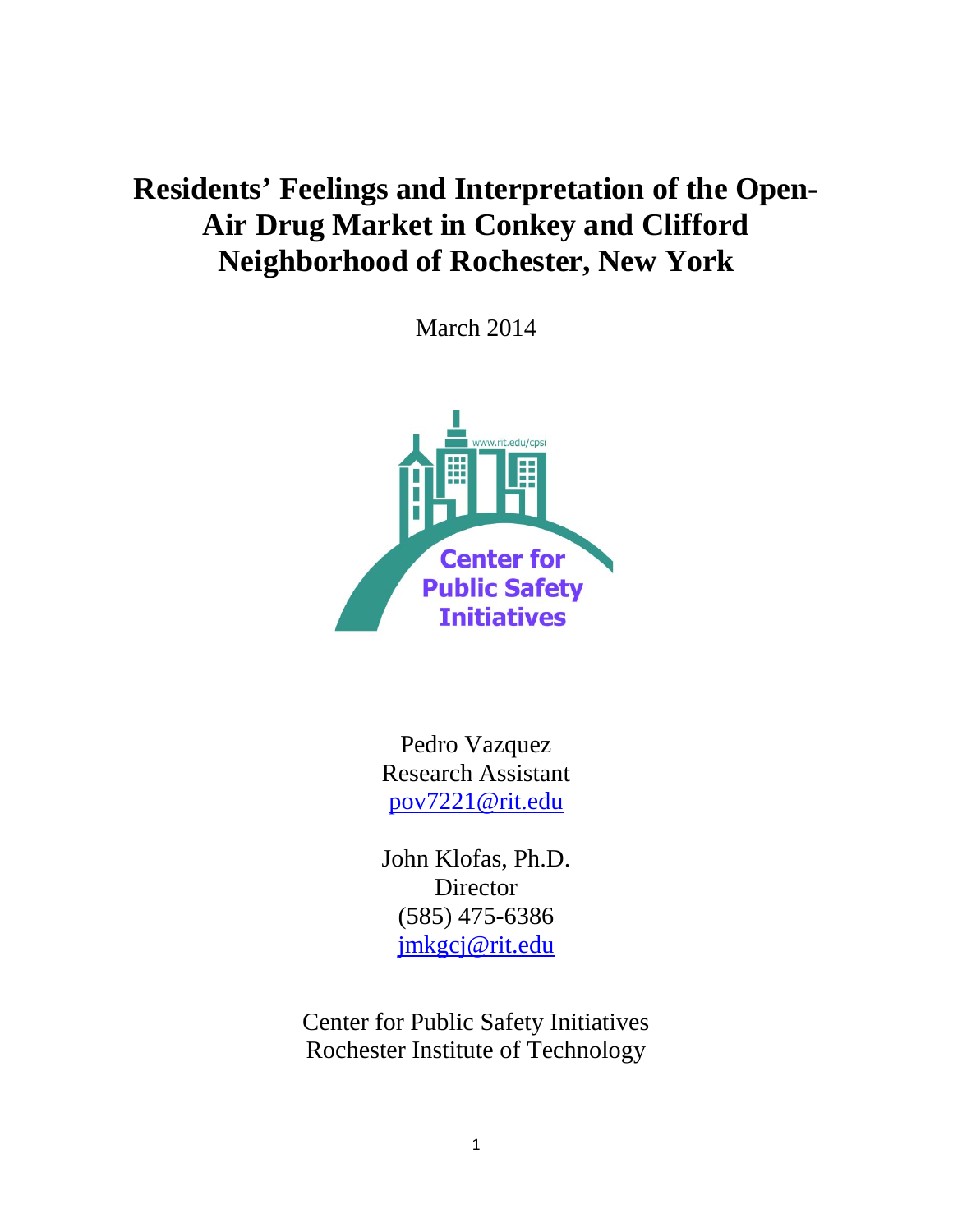### **Introduction**

Low-level drug dealers thrive where they do not conflict with legitimate businesses, but rather support and are supported by certain elements of their environment (Thomas J. Charron, Debra Whitcomb, & George Ross, 2004, pg. 3). According to T. Charron, D. Whitcomb, & G. Ross (2004), dimly lit parking lots, alleys, abandoned buildings, bars, and roads that allow drivers to slow down or stop are some of the elements of the environment that support low-level drug dealers. Low-level drug dealing in open-air markets generates or contributes to a wide range of social disorder and drug-related crime in the surrounding neighborhood that can also have an effect on the residents' quality of life (Alex Harocopos & Mike Hough, 2005).

The purpose of this paper is to gain an understanding of how residents in the Conkey and Clifford neighborhood in Rochester, New York have been affected by the open-air marijuana market, as well as their view of their neighborhood. The Rochester Drug Free Street Initiative (RDFSI) coalition has been working with residents in the Conkey and Clifford neighborhood to bring to an end the marketing of low-level drugs in their neighborhood. The RDFSI is implementing two approaches, which is led by Ibero-American Development Corporation (IADC), the H.O.P.E project and other committed local partners. The intervention, which is known as INSPIRE (**I**nvested, **N**eighbors, **S**eeking, **P**rogress, **I**nspiration, **R**estoration, & **E**mpowerment), is being run by RDFSI staff and community members. The RDFSI is applying the two civil approaches to a two- tiered strategy.

First is the Restorative Practices Strategy: working with PiRI (Partners in Restorative Initiatives,) neighborhood residents, and other community providers. RDFSI created what is being known as "Restorative Community Circles"; here people who are currently selling marijuana on the street can meet with other community members who want to help them transition into productive community members. This process creates a safe space for those who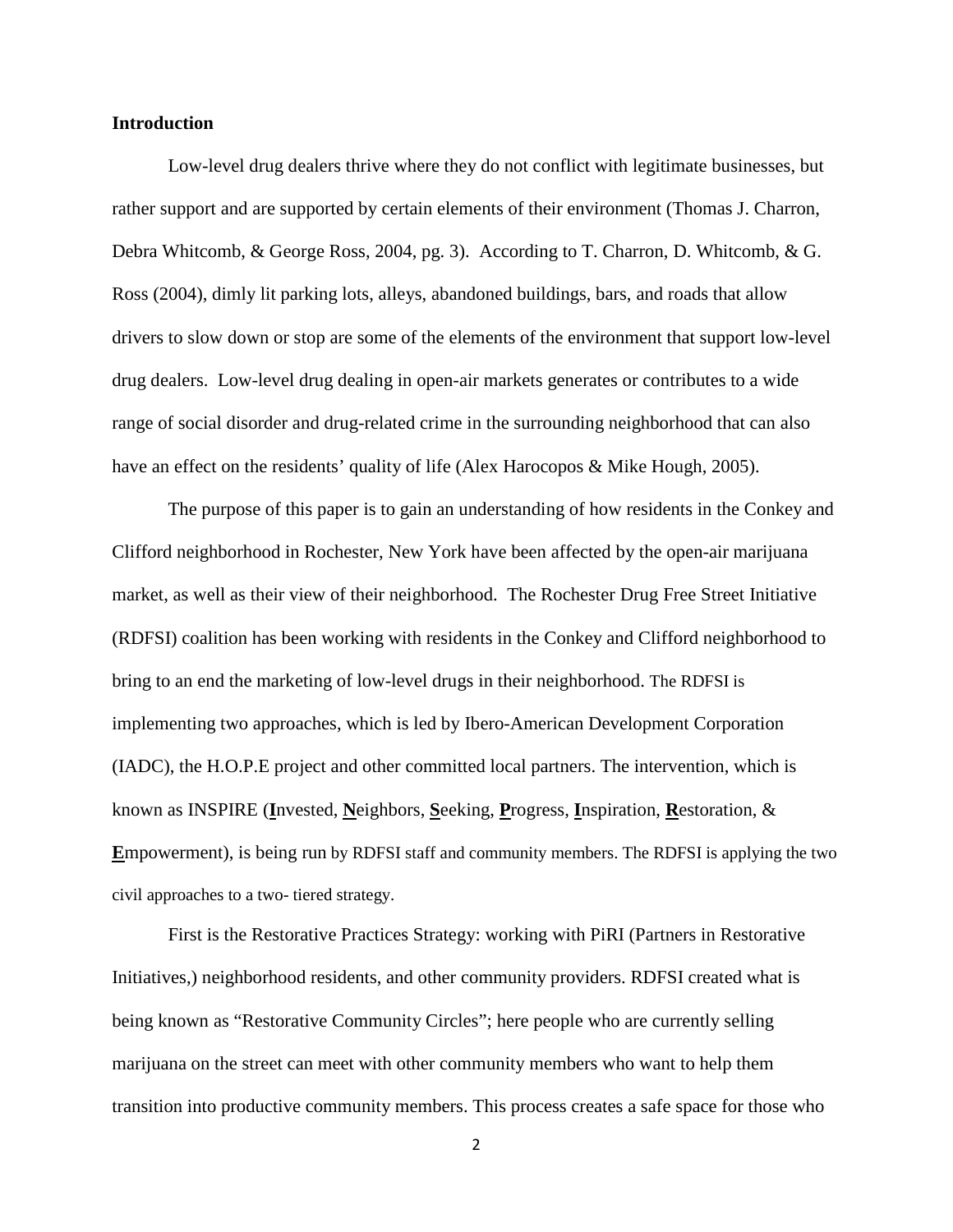sell marijuana. Residents who live in the neighborhood are able to participant in the circles and inform dealers how drug sales are affecting them and their families.

The second strategy involves a stay-away order. RDFSI staff knows that not all dealers will be receptive to the restorative community circle process, but residents still need to be protected from those who continue to sell marijuana in their neighborhoods. The order will assist in interrupting the sale of marijuana by extricating the dealers from their geographical market.

Residents have asked, "Why haven't the police done anything about drug dealers?" Police officers have a hard task when it comes to arresting low-level drug dealers. Marijuana has been decriminalized in New York State, which means that any individual found with less than an ounce of marijuana will not be arrested, charged, or face any jail time. These individual will only face a violation, which is punishable by a fine of \$25.00 or less. Parking on the wrong side of the street is a much more serious violation than that of a violation for marijuana possession of less than an ounce, as alternate parking fines are \$50.00 in the City. This is why police officers have limited power in handling the issues of open-air drug markets.

This paper will highlight the answers to the survey conducted by RDFSI during the Rochester T.I.P.S event. Project T.I.P.S stand for Trust, Information, Programs & Services, the projects includes community agencies and law enforcement personnel working together in a selected neighborhood to rebuild trust amongst residents and share information. The answers to the "Your Voice" survey, which was construed by CPSI (Center for Public Safety Imitative) student researcher. This survey was giving to residents who are involved with RDFSI, and the information from the resident's focus group conducted by the RDFSI.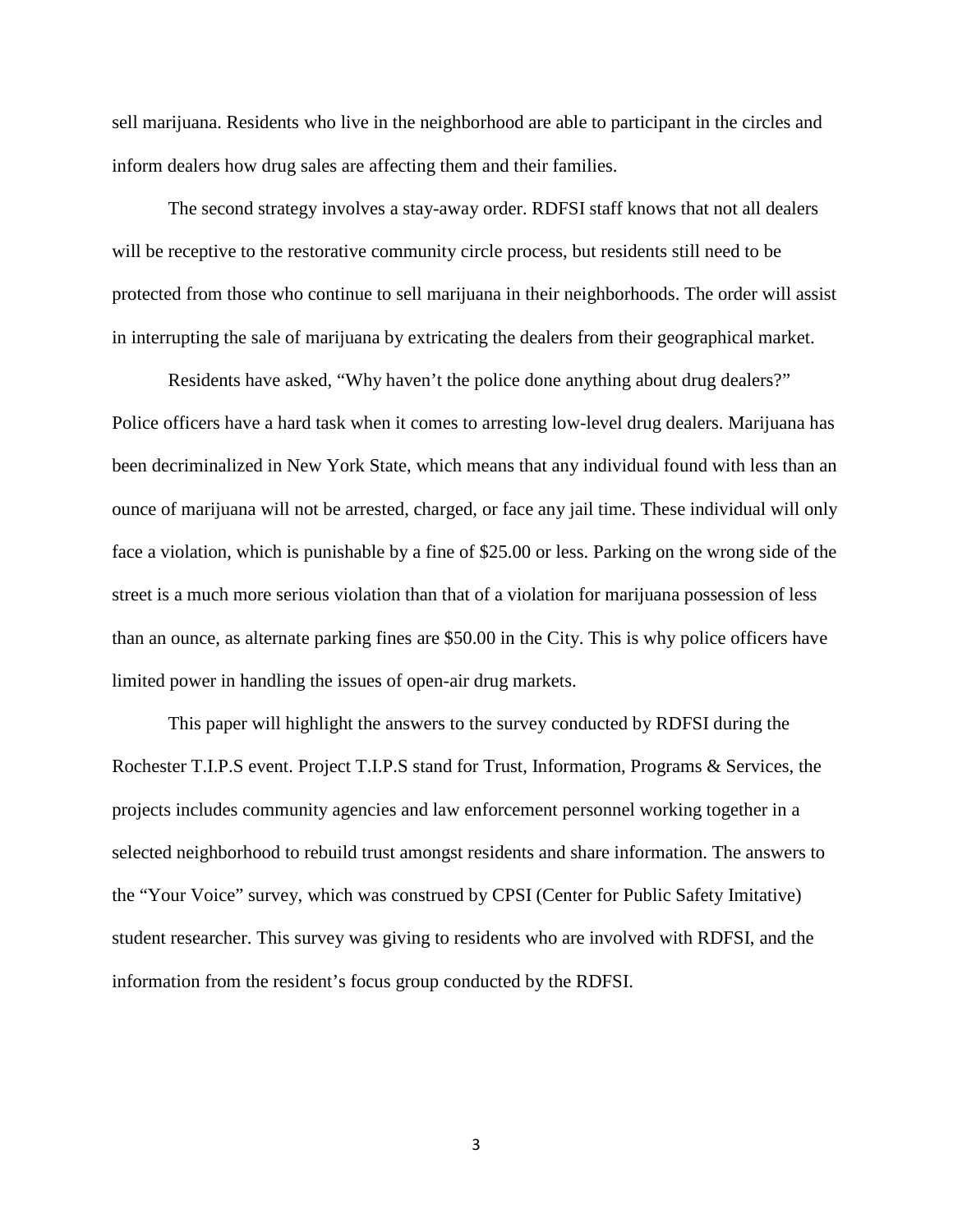#### **RDFSI Resident Survey**

The RDFSI resident committee is a group of residents who meet once a mouth with RDFSI staff. Residents are informed about the progress of the coalition and are given the opportunity to input ideas for the coalition. The purpose of the resident committee is to reinforce to residents that they will overtake the INSPIRE initiative once everything has been successfully completed with the RDFSI coalition. Residents also have the responsibility to inform others residents about the initiative. At the meetings, residents also have spoken about the issues they face with the low-level drug dealers, as well as how they are affected by the open-air marijuana market in the neighborhood. The residents involved in the committee are also given the opportunity to be trained as co-facilitators for the Restorative Community Circles or given the option to just be part of the restorative community circles as a community member. Overall, the residents have had the chance to express how they feel about and how they been affected by the open-air marijuana market in their neighborhood to the council members at Rochester City Hall.

Even with having dedicated residents in the initiative, the RDFSI conducted a survey at the TIPS event in hopes of reaching out to residents who they may not usually get input and ideas from. The TIPS events provide a great format for the RDFSI because most people in the neighborhood are drawn in to the event for food and other services that are offered. The RDFSI set up a table at the event to draw in residents who do not participant in the resident committee meeting or were not reached by outreach in the neighborhood. The reasoning for the survey conducted at the T.I.P.S event was to gain information on residents' impression of a drug-free neighborhood, as well as what inspire them to join an initiative like RDFSI. Residents were asked the following open-ended questions:

- 1. What would the neighborhood look and feel like?
- 2. Most important to you (from your answers in #1)?
	- 4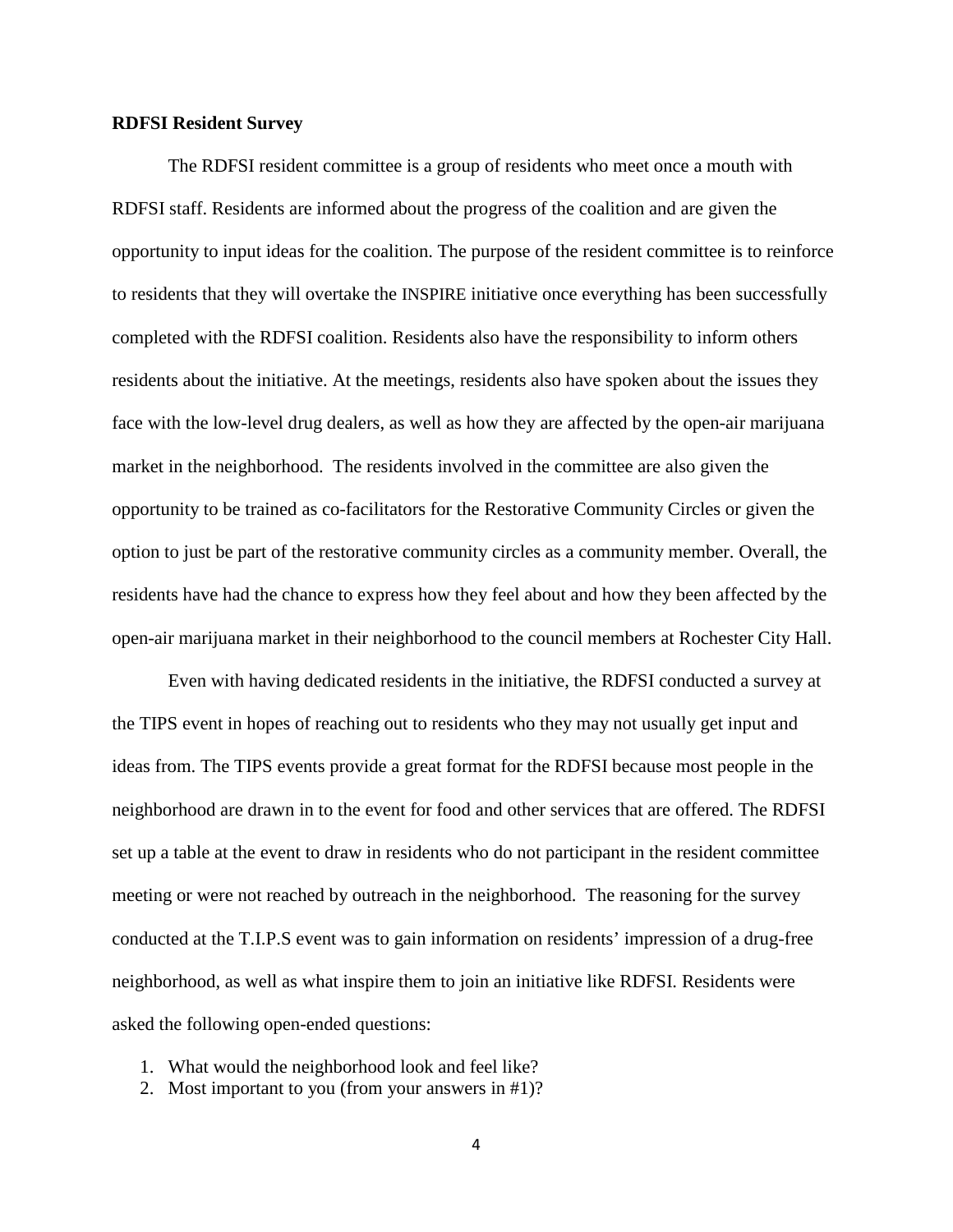- 3. What can you do?
- 4. What will inspire you?

The following charts demonstrate the overall answers that residents provided for each question.

Table 1 shows the overall answers for question 1. Out of the 49 residents who responded to question 1, 30.6% felt that the neighborhood will look and feel safe, 12.2% of residents felt that the neighborhood look and feel like a good community, 6.1% felt that the neighborhood will look and feel peaceful, 6.1% felt that the neighborhood be safe for kids to play, 8.2% felt that the neighborhood will look and feel cleaner, and 4.1% felt that the neighborhood will look and feel like there is less violence.

| What Would the<br>Neighborhood Look and<br>Feel Like? |                        | Frequency (N)  | Percent (%) |
|-------------------------------------------------------|------------------------|----------------|-------------|
| Valid                                                 | Different              | 3              | 6.1         |
|                                                       | Safe                   | 15             | 30.6        |
|                                                       | Cleaner                | $\overline{4}$ | 8.2         |
|                                                       | Safer for families     | $\mathbf{1}$   | 2.0         |
|                                                       | Peaceful               | 3              | 6.1         |
|                                                       | Safe for children      | $\overline{2}$ | 4.1         |
|                                                       | Opportunities for kids | $\overline{2}$ | 4.1         |
|                                                       | Better place           | $\mathbf{1}$   | 2.0         |
|                                                       | Good community         | 6              | 12.2        |
|                                                       | Safe to walk           | $\mathbf{1}$   | 2.0         |
|                                                       | Drug free street       | 3              | 6.1         |
|                                                       | Happy                  | $\overline{2}$ | 4.1         |
|                                                       | Kids can play outside  | 3              | 6.1         |
|                                                       | Bad                    | $\mathbf{1}$   | 2.0         |
|                                                       | Less violence          | $\overline{2}$ | 4.1         |
|                                                       | Total                  | 49             | 100.0       |
| Missing                                               | System                 | $\overline{4}$ |             |
| Total                                                 |                        | 53             |             |

**Table 1: Residents Responses to Question 1: N=53, Missing=4, Total N represented=49**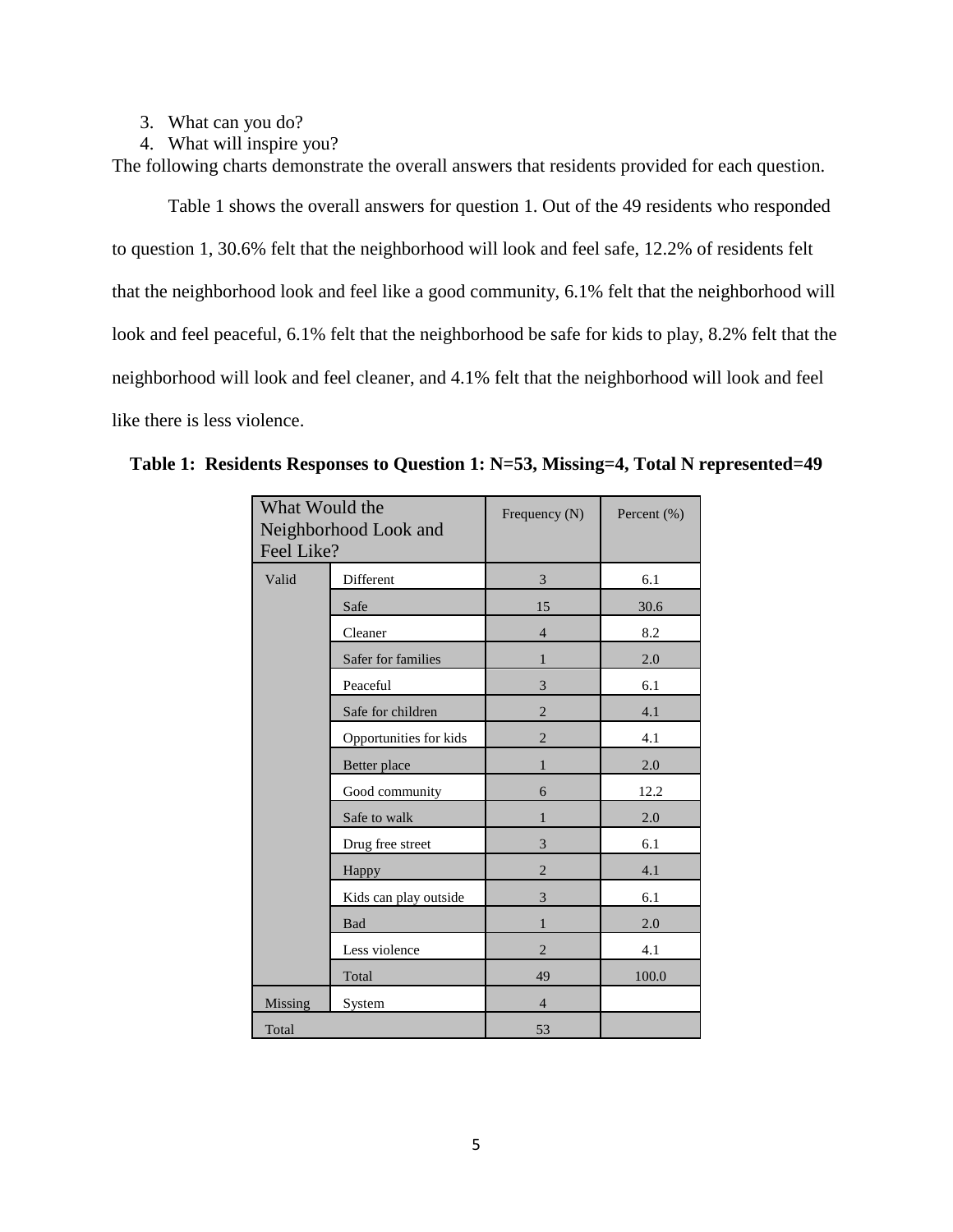Table 2 shows the overall answers for question 2. Out of the 31 residents who responded to question 2, 45.2% felt the most important thing form question 1 was safety, 12.9% felt that the most important thing was making the community a better place, 12.9% felt that the most important thing was drug-free streets, 9.7% felt that the most important thing was having a safe neighborhood for kids, and 6.5% felt that the important thing was for the neighborhood to be clean.

| Most Important to You<br>(From Your Answer in<br>$#1$ ? |                  | Frequency<br>(N) | Percent<br>(% ) |
|---------------------------------------------------------|------------------|------------------|-----------------|
| Valid                                                   | Less violence    | 1                | 3.2             |
|                                                         | Safe             | 14               | 45.2            |
|                                                         | Better place     | $\overline{4}$   | 12.9            |
|                                                         | Drug free street | $\overline{4}$   | 12.9            |
|                                                         | Good community   | $\overline{2}$   | 6.5             |
|                                                         | Safe for kids    | 3                | 9.7             |
|                                                         | Clean            | $\overline{2}$   | 6.5             |
|                                                         | Schools          | 1                | 3.2             |
|                                                         | Total            | 31               | 100.0           |
| Missing                                                 | System           | 22               |                 |
| Total                                                   |                  | 53               |                 |

**Table 2: Residents Respond to Question 2: N=53, Missing=22, Total N Represented=31**

Table 3 shows the overall answers for question 3, which asked residents what they could do to reduce drug activity in their neighborhood. Out of the 47 residents who responded to question 3, 31.9 % felt that they can call the police, 17.0% felt that they can look out for others, 10.6% felt that they cannot do nothing, 8.5% felt that they can just help, 4.3% felt that they can report drugs, 1.9% felt that they can pray, 3.8% felt that they use cameras to help, and 3.8% felt that they can do outreach to help.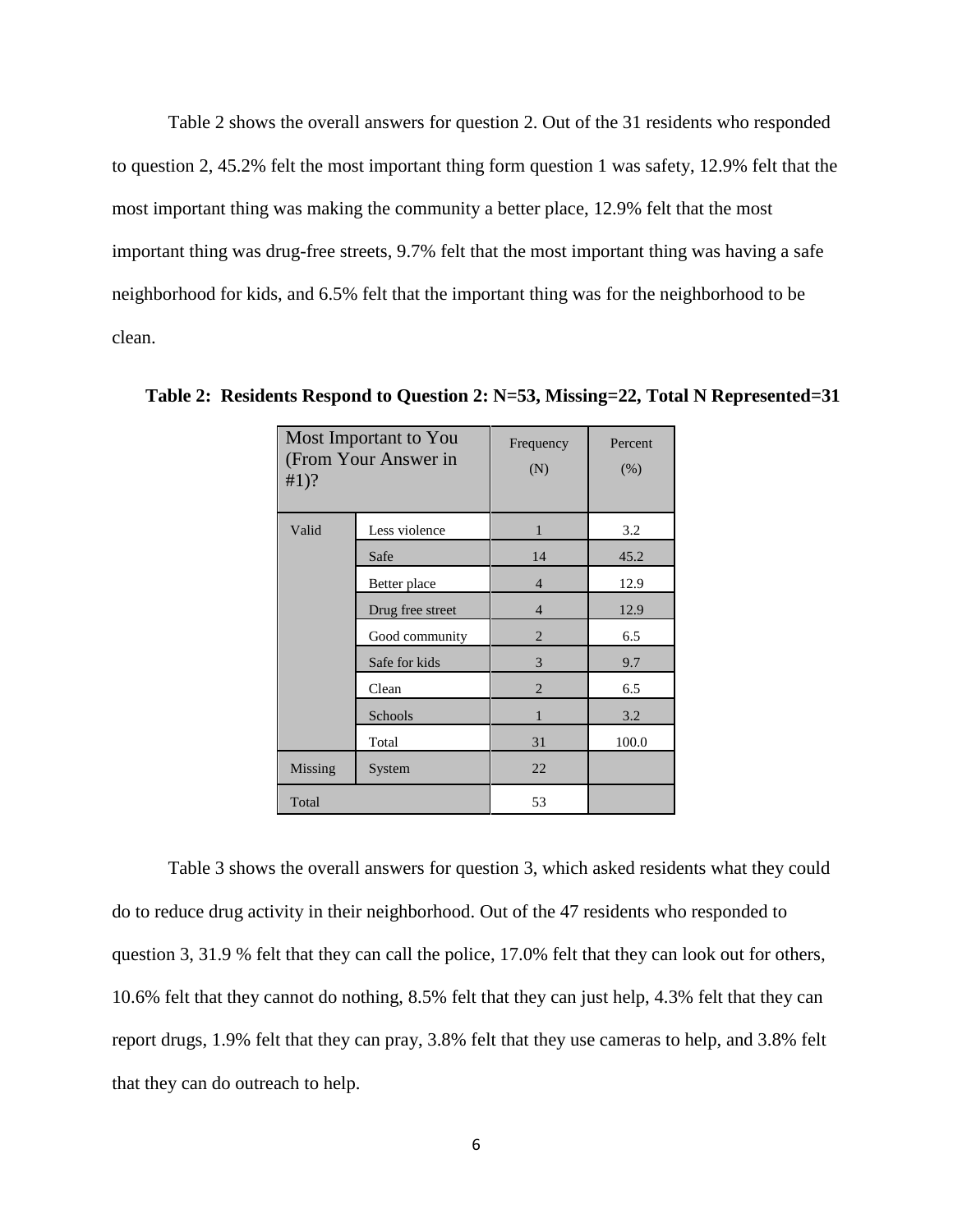| What Can You Do? |                                | Frequency (N)  | Valid Percent (%) |
|------------------|--------------------------------|----------------|-------------------|
| Valid            | Report drugs                   | $\sqrt{2}$     | 4.3               |
|                  | Help                           | $\overline{4}$ | 8.5               |
|                  | Call the police                | 15             | 31.9              |
|                  | Look out for others            | 8              | 17.0              |
|                  | Move                           | 1              | 2.1               |
|                  | Hope                           | 1              | 2.1               |
|                  | Nothing                        | 5              | 10.6              |
|                  | Clean                          | $\mathfrak{Z}$ | 6.4               |
|                  | Part of community action group | $\mathbf{1}$   | 2.1               |
|                  | Do not make problems           | $\mathbf{1}$   | 2.1               |
|                  | Pray                           | $\mathbf{1}$   | 2.1               |
|                  | Outreach                       | $\overline{2}$ | 4.3               |
|                  | Events for kids                | $\mathbf{1}$   | 2.1               |
|                  | Cameras                        | $\overline{2}$ | 4.3               |
|                  | Total                          | 47             | 100.0             |
| Missing          | System                         | 6              |                   |
| Total            |                                | 53             |                   |

**Table 3: Residents Respond to Question 3: N=53, Missing= 6, Total N Represented=47**

Lastly, Table 4 shows the overall answers for question 4, which asked residents what would inspire them to help. Out of the 47 residents who responded to this question; 23.4% felt that kid safety will inspire them, 17.0% felt that working with other will inspire them, 10.6% felt that their kids will inspire them, 10.6% felt that the police will inspire them, 8.5% felt that nothing will inspire them, 8.5% felt that the availability of drug treatment for people will inspire them, and 8.5% felt that change will inspire them.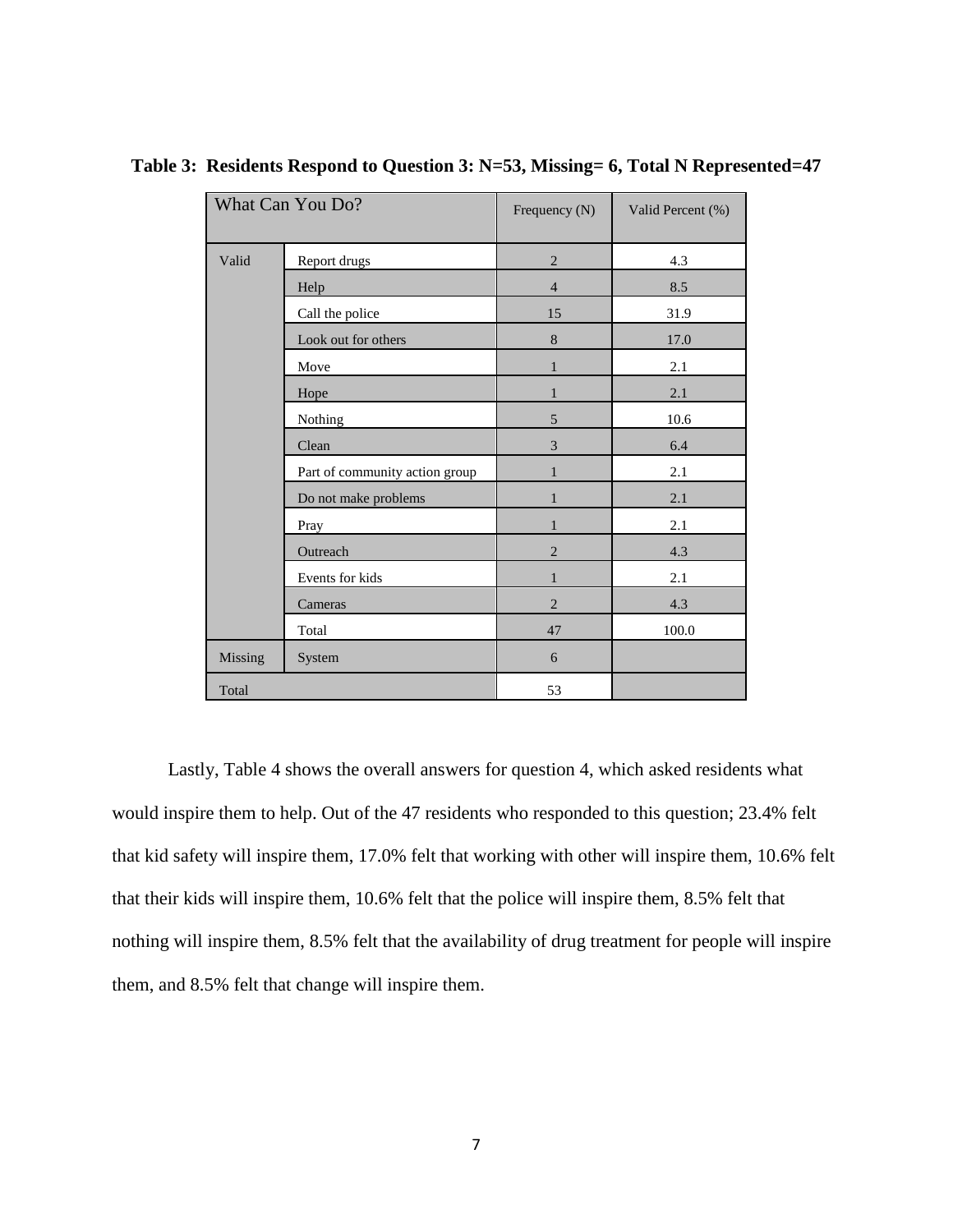| What Will Inspire You? |                      | Frequency (n)  | Valid Percent (%) |
|------------------------|----------------------|----------------|-------------------|
| Valid                  | Nice people          | 1              | 2.1               |
|                        | Police               | 5              | 10.6              |
|                        | Working with other   | 8              | 17.0              |
|                        | Nothing              | $\overline{4}$ | 8.5               |
|                        | My kids              | 5              | 10.6              |
|                        | Kids safety          | 11             | 23.4              |
|                        | My family            | $\overline{2}$ | 4.3               |
|                        | Change               | $\overline{4}$ | 8.5               |
|                        | More snitch          | 1              | 2.1               |
|                        | No drugs             | 1              | 2.1               |
|                        | Community events     | 1              | 2.1               |
|                        | Treatment for people | $\overline{4}$ | 8.5               |
|                        | Total                | 47             | 100.0             |
| Missing                | System               | 6              |                   |
| Total                  |                      | 53             |                   |

**Table 4: Residents Respond to Question 4: N=53, Missing=6, Total N Represented = 47**

Overall, this information shows that the residents who took the survey do indeed want a change for their neighborhood. Most resident respondents want the neighborhood to be safe and good for the children the area, but we also notice that there are residents that feel that there is nothing that can be done to save their neighborhood. These residents indicate that they have give-up on their neighborhood or just truly feel that nothing can be done because it has been damaged for so long.

## **Your Voice Survey**

After taking part in the residents' committee meetings and acknowledging how residents have been affected by the open-air marijuana market located in Conkey and Clifford area, researchers felt that their voice should be more-fully hard in the study. The purpose of the "Your Voice" survey was to gain more information on how residents felt about the neighborhood as well as the open-air marijuana market in the area. The survey was given to residents who had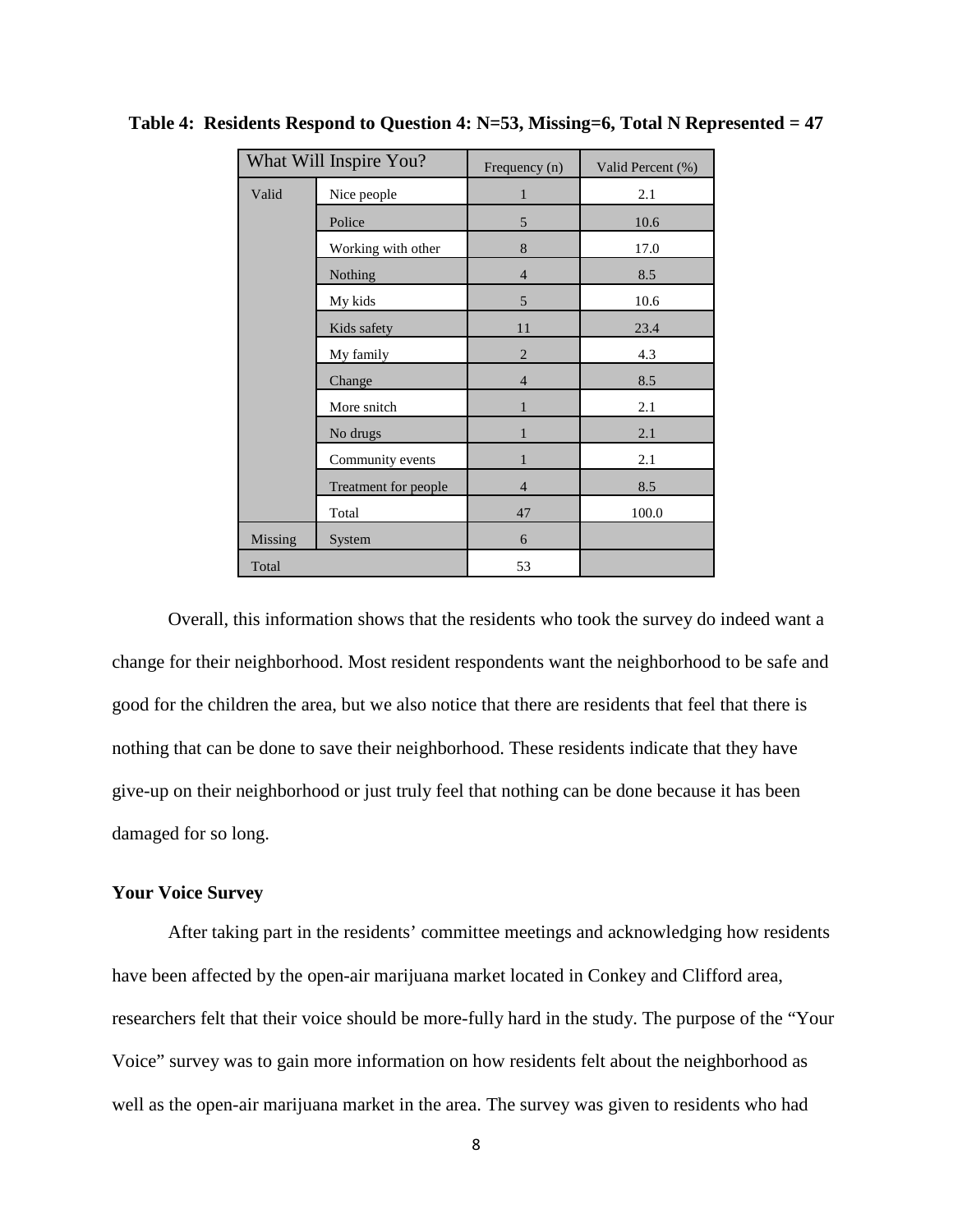already taken part in the RDFSI resident committee and were also asked to pass one along to neighbors in their area. Residents were provided with a pre-paid self-addressed envelope and with the survey, so they could mail the survey back to the researcher. A total of 8 surveys were mailed backed. The resulting sample is not a random sample of the Conkey & Clifford neighborhood. Despite this, the resulting analysis should give valuable insight into the distress of the open-air marijuana market in the Conkey & Clifford neighborhood.

## The survey asked:

1. What do you like about living in this neighborhood?

2. What activities and conditions in particular is a concern to you in your neighborhood? Why? And if you stated any issues what will you do to address these issues?

3. What are some of the most significant changes that have taken place in the neighborhood since you lived here?

4. Do you feel safe in this neighborhood? Why or Why not?

5. Do you consider drug activity as a problem in your neighborhood? Why or Why not? 6. What do you think the police or community agencies could do to address the issues in the neighborhood?

7. Is there anything else that you will like to say about your neighborhood that was not asked above?

Residents were also asked how long they have lived in this neighborhood and their age.

The following is a summary of the answers from the eight residents who completed the survey.

The conveniences of the area, the services of the area, the diversity, the history, public

transportation, the houses, and the people who live in the area were all things that people liked

and contributed to the positive view of the neighborhood. So, even with the acknowledgment of

the drug market, residents still appreciate other qualities of their neighborhood. Besides

appreciating the good qualities of the neighborhood, residents indicated that their concerns in the

neighborhood were drug sells, prostitution, open-air drug markets, violence and police behavior.

It was brought to our attending that the landlords in the area rent establishments to drug dealers,

which leads to the open-air market and sale of marijuana in the area. Residents were also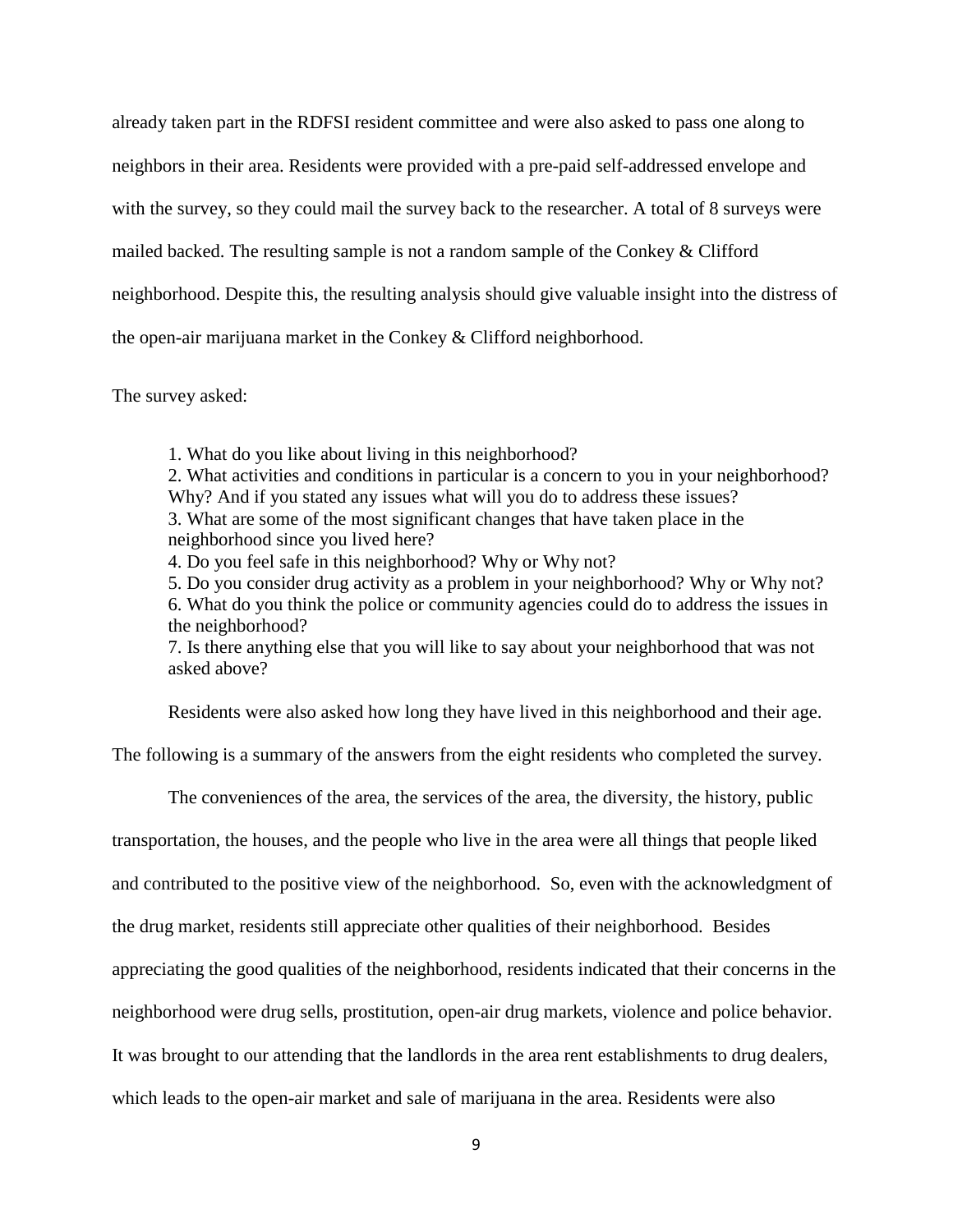concerned about young kids drinking alcohol. Overall, most residents felt that by working together and brainstorming with city officials something can be done to clean up their neighborhood.

Residents felt unsafe in their neighborhood; therefore most residents are non-active in engaging in helping their neighborhood. Residents feel unsafe because there is a great deal of young kids out on the street. Residents feel that the drug problem contributes to the reason why so many young kids are on the street. Not only does it contribute to the hangout of young kids, but it also brings other elements, like violence to their neighborhoods. The lighting, shootings, and violence in the area are also justifications of why residents do not feel safe in their own neighborhood.

Police are not approaching the drug-market problem in their neighborhood in the right way, according to the residents. Police are entering the neighborhood with an inappropriate attitude. Residents also feel that parents need to be more involved in their kids live, because police cannot do all the work. Generally, residents feel that removing the young drug dealers off the street will enhance the quality of the neighborhood and rebuild the relationships between residents and the dealers. Residents that by bring more opportunities to the neighborhood for young kids and for residents will contribute to a better neighborhood for all.

#### **Resident Focus Group**

RDFSI staff conducted a resident focus group with non-committee residents, to gain more information on how to get other residents in the neighborhood involved in the initiative. Even with the number of residents already involved in the initiative, RDFSI staff members feel that more outreach to community residents will lead to larger group of residents. Have a larger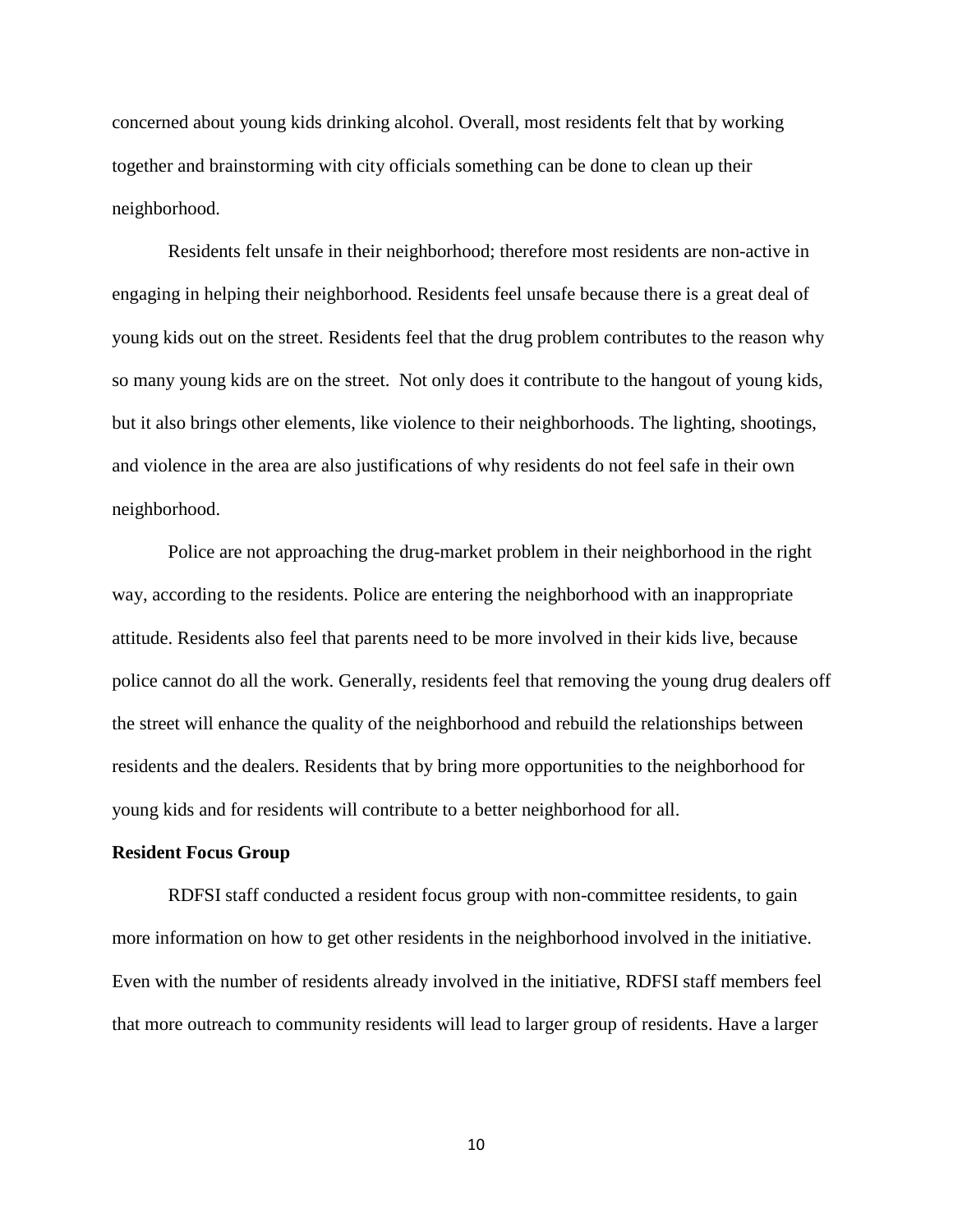group of residents supporting the initiative will increase the initiative's message in the neighborhood.

The day of the focus group only two residents attended both were females and lived within the targeted neighborhood. The focus group consisted of three parts: 1. Questions to understand current level of engagement. 2. Questions to determine what motivates people to get involved, and 3. Questions to determine if people will become active around the drug issue. Other topics were discussed as well. Notes on the focus group are found at the end of the paper and were provide by RDFSI staff (Appendix F).

#### **Part I- Questions to understand current level of engagement:**

The focus here was to get an understanding of how and why residents participate or volunteer in neighborhood events. The residents who attended made it clear that they take part in events in the neighborhood if it is fun and positive for kids, as well as, if it is close by and free. Not only do the residents feel that events should be productive for children, close by, and free, but that they should create teachable moments for the kids. When deciding in participating or volunteering for an event, both residents felt that it can depend on other factors that are going on in their life. Such reasons relate to child care, being that both residents have children; they feel that it hard to obtain a babysitter so they choose to attend events that welcome children. Overall, form the view of both these residents, events in the neighborhood should be child focus and free, so parents do not have to struggle in participating or volunteering.

#### **Part II- Questions to determine what motives people to get involved:**

 In this portion of the focus group, both residents were asked about neighborhood safety and what type of event or volunteering opportunity will they take part in to make their neighborhood safer. Both residents acknowledged that the drug issue in their neighborhood was a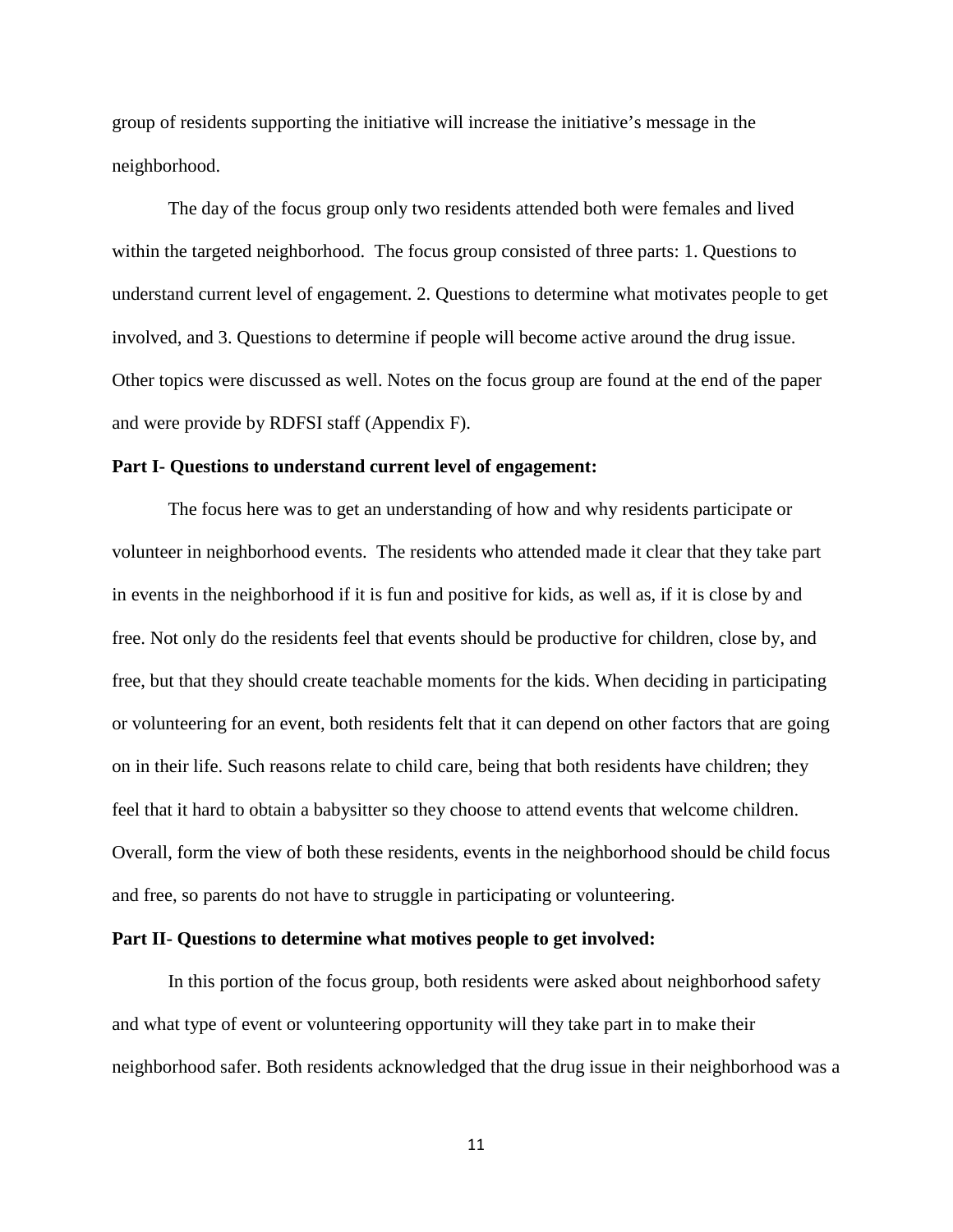big issue in their area. The residents identified the RDFSI as a project that is focused on the safety of the neighborhood. One resident went on to say, "If you act like they [the drug dealers] aren't there, then they [are] going to continue to do what they are doing like if they were invisible". Overall, both residents recognized that the open-air drug market in their neighborhood has contributed to the depression of their neighborhood and the people in the neighborhood.

#### **Part III- Questions to determine if people will become active around the drug issue:**

Residents in attendance were asked what will motivate them to specifically address drug sales in their neighborhood. The residents felt that by seeing others residents involved in activities, so will they. So, if residents acknowledge other residents in the movement of deterring the open-air marijuana market, it is most likely that other residents will follow along. To get an understanding of the residents, staff asked "what sets you apart from everyone else?", Both residents stated that it is about the pride they have for the neighborhood, faith that things will get better and religion, wanting to be an example to their children, and the support for other family members. This is what set them apart from others and the reasons they join events in their neighborhood. Attending residents also specified that they enjoy the public spaces in the neighborhood (The park, trail, and neighborhood garden) and feel that it is great because there are more kids in neighborhood than before.

#### **Conclusion**

As evidenced by the results the [T.I.P.S survey, Your Voice, and Resident Focus Group], the residents in the Conkey & Clifford neighborhood recognized the issues of the open-air marijuana market and how it has impacted their neighborhood, as well as the members of the neighborhood. From the analysis of the report, residents typically feel that the most important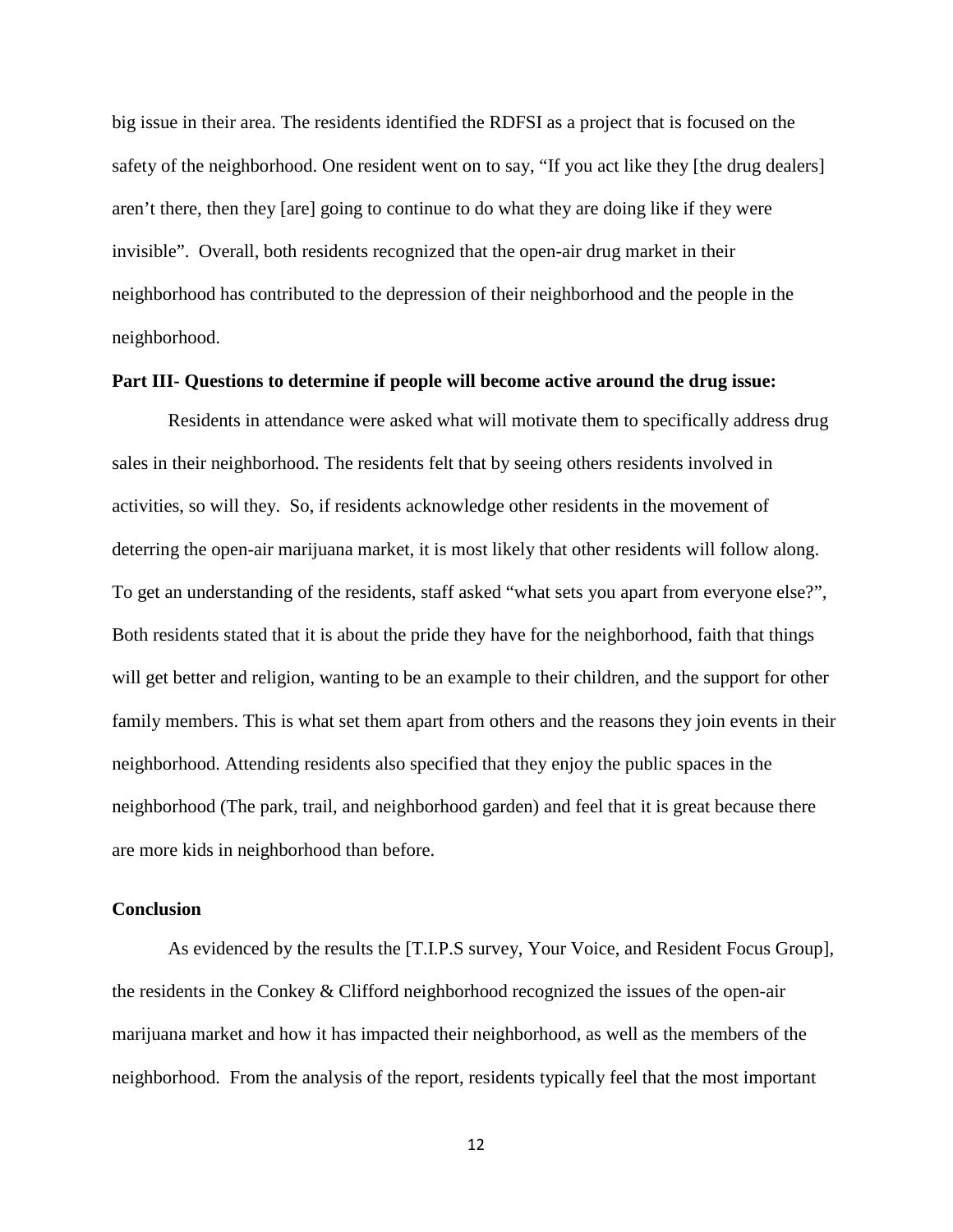thing to address is safety. Residents generally feel satisfied with where they live, because it is affordable, they like people in their neighborhood, and convenient for them. It was also acknowledged that most residents will get involved or be inspired to get in involved in a project like RDFSI if others in the neighborhood get involved ( see Table 4: 15% -working with others). Residents understand that if open-air marijuana markets are deterred their neighborhood will be much safer. Not only will it be safer, but it will clean up the neighborhood, produce a healthier neighborhood, and rebuild the quality of life in the neighborhood. To accomplish this residents have pointed out that more opportunities to get are involved are needed in their neighborhood.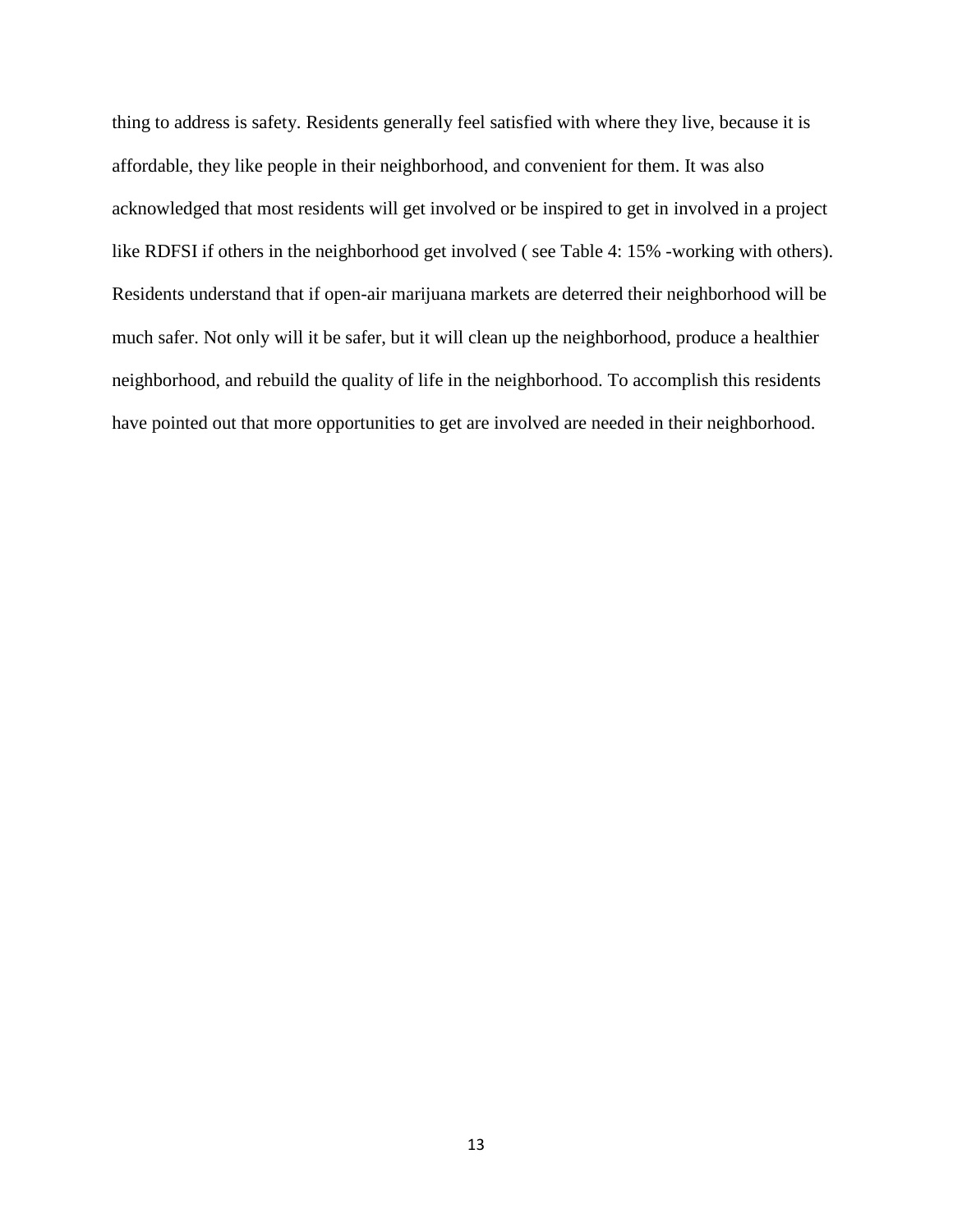# **References**

- Charron, T. J., Whitcomb, D., & Ross, G. (2004, August). Unwelcome guests: a community prosecution approach to street level drug dealing and prostitution. *American Prosecutors Research Institute*.
- Harocopos, A., & Hough, M. (2005, January). Drug dealing in open-air markets. Retrieved December 4, 2013, from [http://www.cops.usdoj.gov/html/cd\\_rom/solution\\_gang\\_crime/pubs/DrugDealinginOpen](http://www.cops.usdoj.gov/html/cd_rom/solution_gang_crime/pubs/DrugDealinginOpen) AirMarkets.pdf f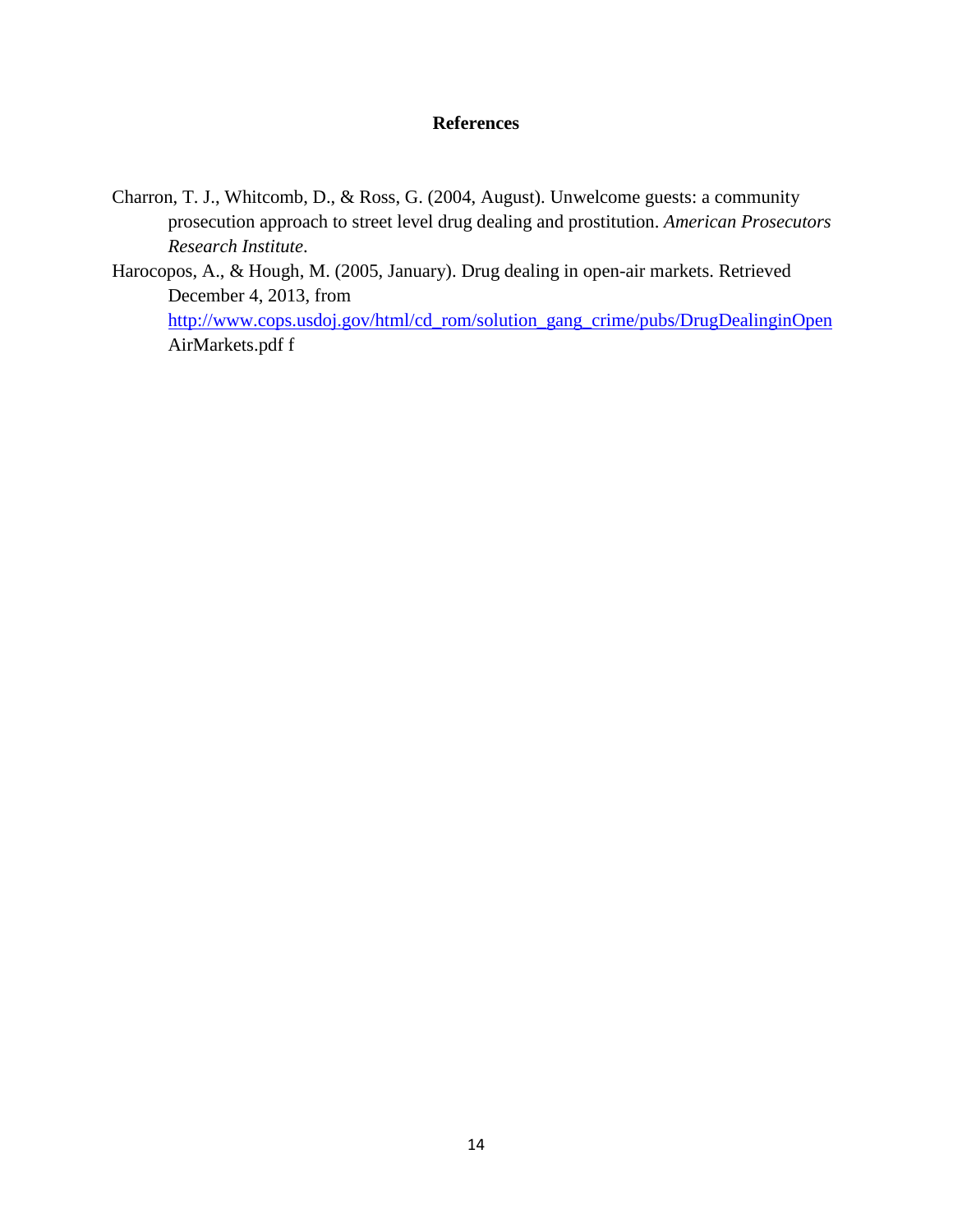# **Appendix C: Your Voice Survey**

Hello,

My name is Pedro Vazquez and I'm a graduate student at R.I.T. I'm conducting research in the Conkey and Clifford neighborhood, and I feel that it is important to hear the voices of the residents who live in the neighborhood. No one knows the ups and downs as good as you, that's why I'm asking residents to take some time to complete the attached survey. The survey will be anonymous, so if you choose to complete this survey please do not write you name on the survey.

With the attached survey you will also find an envelope which you can use to mail the survey directly back to me. (You don't need a stamp!) Also, if you don't want to mail the survey, you can bring back the survey to the project HOPE staff located at 954 Clifford Ave (ask for Jackie Vazquez).

If you have any questions about the survey please feel free to contact me. Remember that this survey has nothing to do with data, but with being able to get you voices heard because the residents are important. Please complete and return the survey by 9/30/13. Thank you for your time.

Contact Information: Pedro Vazquez 585-475-7367-Office 585-287-7401-Cell [Pov7221@rit.edu-Email](mailto:Pov7221@rit.edu-Email)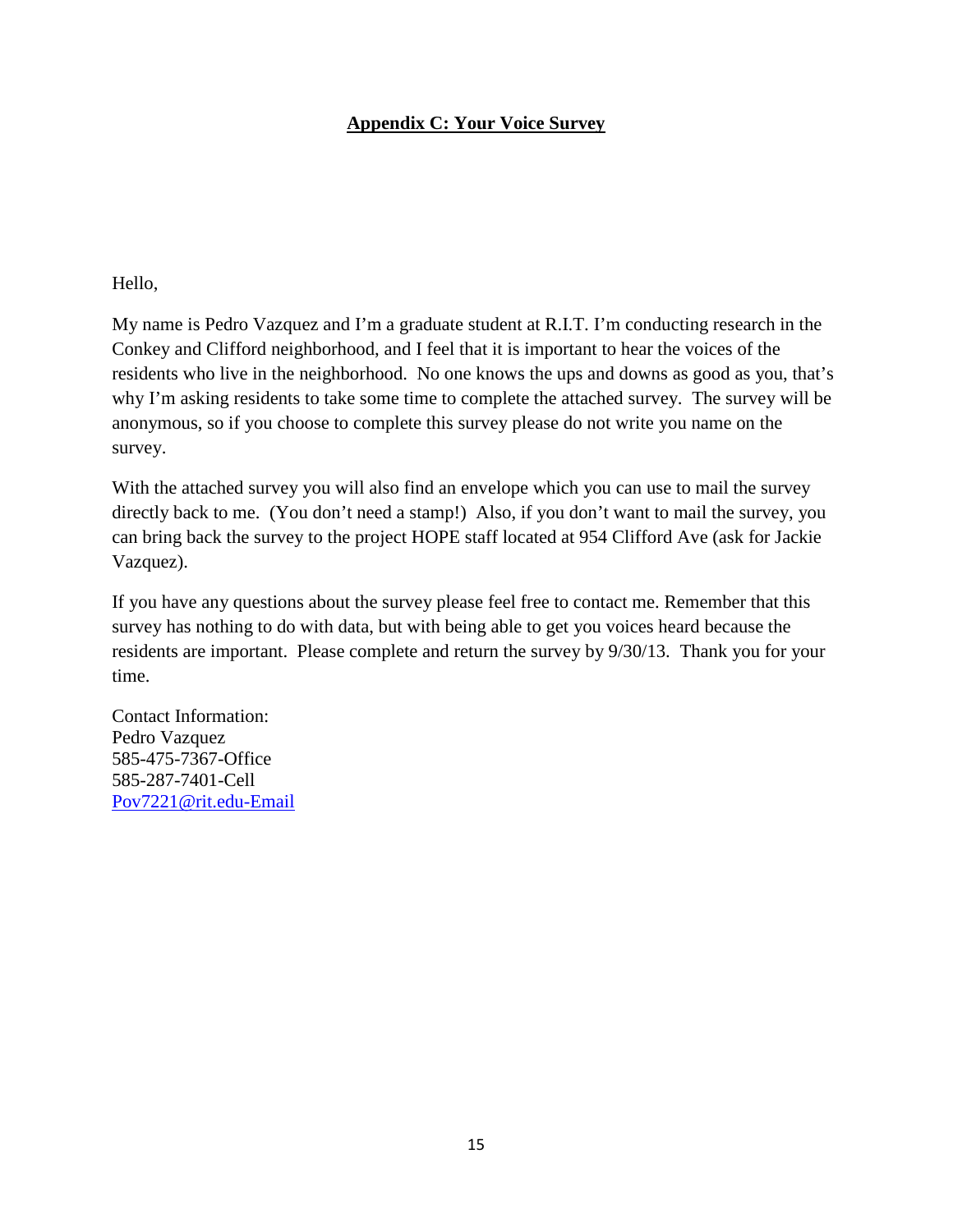**\_\_\_\_\_\_\_\_\_\_\_\_\_\_\_\_\_\_\_\_\_\_\_\_\_\_\_\_\_\_\_\_\_\_\_\_\_\_\_\_\_\_\_\_\_\_\_\_\_\_\_\_\_\_\_\_\_\_\_\_\_\_\_\_\_\_**

1. What do you like about living in this neighborhood?

2. What activities and conditions in particular are concerns to you in your neighborhood? Why? For the issues you mentioned, what would you do about them if you could?

3. What are some of the most significant changes that have taken place in the neighborhood since you lived here?

Other side